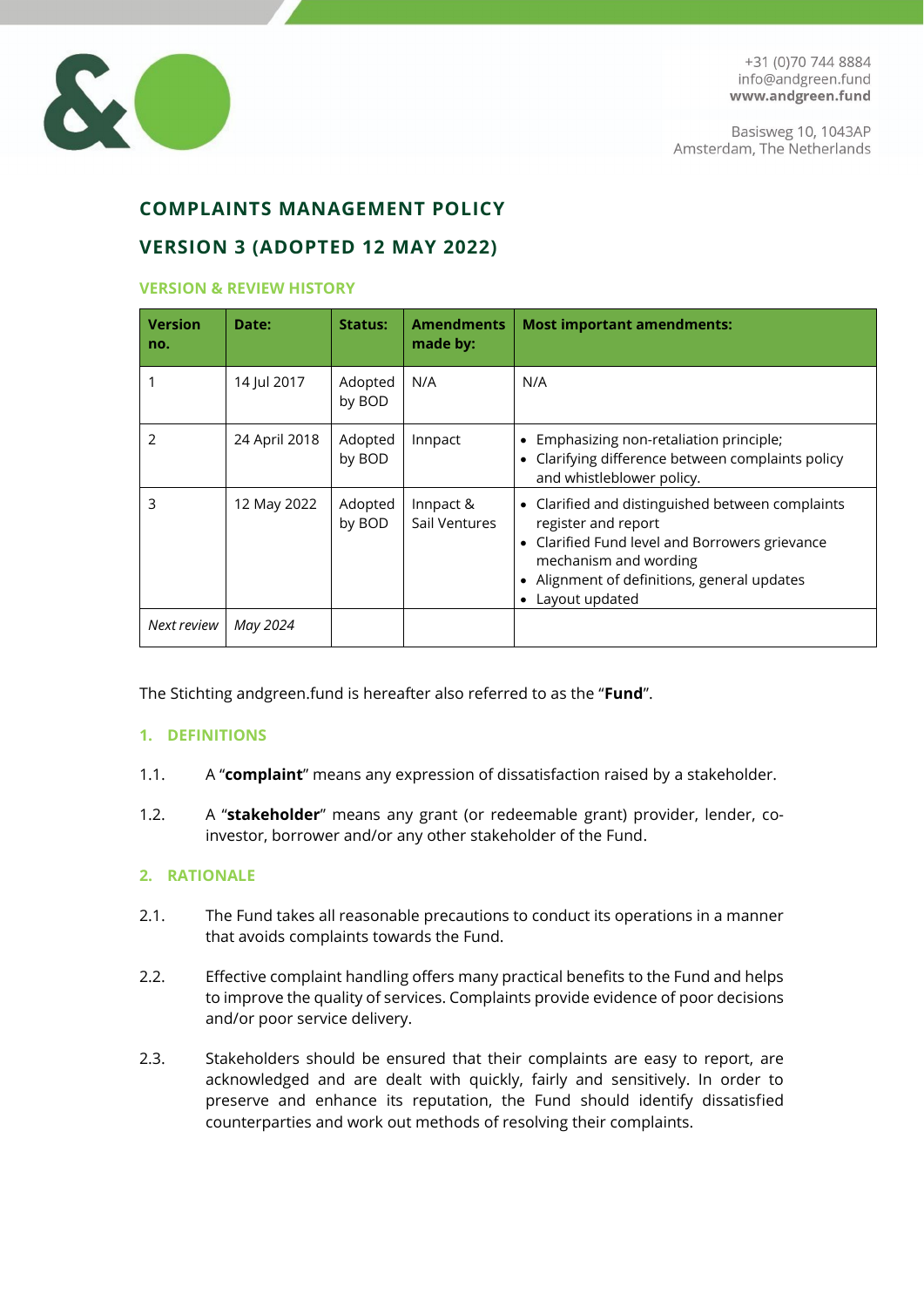# **3. POLICY**

- 3.1. This document sets out the Fund's policy for ensuring that complaints are handled properly and resolved promptly (the "Policy") based on the following principles:
	- 3.1.1. All stakeholders are given the opportunity to raise their complaints;
	- 3.1.2. Complaints must be answered within three months from receipt; and
	- 3.1.3. All complaints must be documented and reported.
- 3.2. This Policy shall not impede access to other judicial or administrative remedies that might be available under local law, or substitute complaints mechanisms provided through specific agreements with the Fund.
- 3.3. No complainant who, in good faith, reports any complaint shall suffer any harassment, retaliation or adverse consequence. Any director, officer or service provider who retaliates against any complainant shall be subject to discipline, which process may result in termination of office or contract. (This protection from retaliation is not intended to prohibit governance bodies of the Fund from taking disciplinary action within their usual scope of duties based on valid performance-related factors.)

### <span id="page-1-1"></span>**4. PROCEDURE**

- <span id="page-1-0"></span>4.1. Submission of the complaint
	- 4.1.1. All complaints must be notified to the Fund in written form, following one of the following channels:
		- Communication sent by postal mail to :

**&Green - Stichting andgreen.fund Attn.: Complaints Officer – Stichting andgreen.fund** Basisweg 10, 1043AP Amsterdam The Netherlands

with copy to: **Innpact S.A. – &Green Board Advisor** 5 rue Jean Bertels L-1230 Luxembourg Luxembourg

• Communication sent via email to:

**[complaints@andgreen.fund](mailto:complaints@andgreen.fund) Subject: Attn: Complaints Officer – Stichting andgreen.fund**

with copy to: **[andgreen@innpact.com](mailto:andgreen@innpact.com)**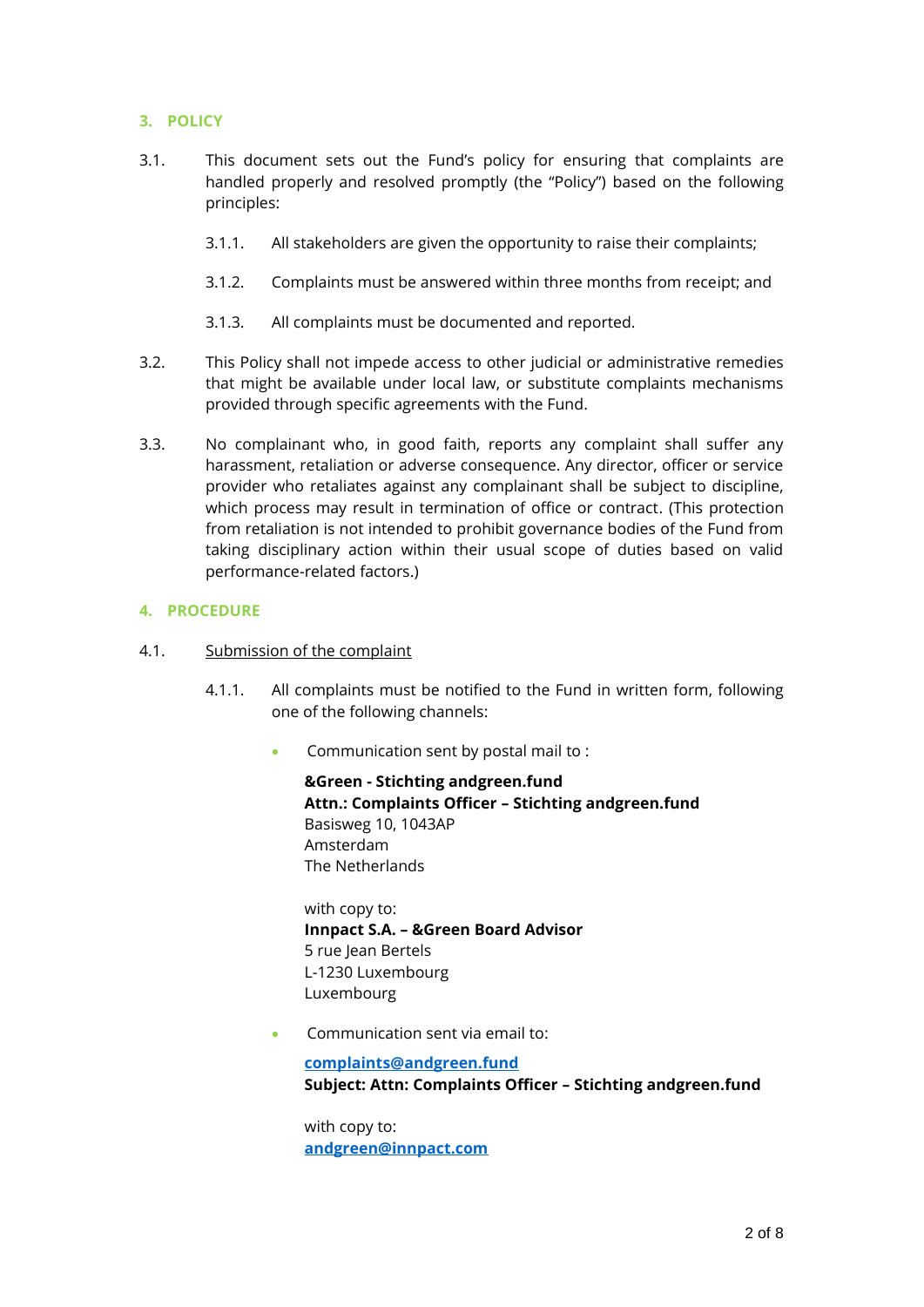- 4.1.2. The details of complaints notification channels must be easily available to stakeholders. This includes publishing them on the Fund's website.
- 4.1.3. For complaints received by a specific service provider of the Fund, that service provider shall ask the complainant to redirect their complaint to the Fund as per the channels specified in paragraph [4.1.1.](#page-1-0)

## 4.2. Acknowledgement of receipt of complaints

- 4.2.1. The designated person of contact in the Fund (the "**Contact Person**") shall consider the complaint and direct it to the Complaints Officer as defined below in paragraph [4.3.1.](#page-2-0)
- 4.2.2. Within 10 business days after receipt of the complaint by the Contact Person in accordance with paragraph [4.1.1,](#page-1-0) the Contact Person shall respond to the complainant with an acknowledgement and a description of the review action taken.
- 4.2.3. The Contact Person is responsible for the good management of the complaints procedure and is the main contact with the complainant throughout the whole process.

### 4.3. Complaints Officer

- <span id="page-2-0"></span>4.3.1. The Fund's board of directors (the "**Board**") shall designate one of its members (the "**Complaints Officer**") to ensure that complaints are treated as set out in this Policy, and are escalated, without undue delay, in accordance with the regulatory and contractual obligations of the Fund as the case may be.
- 4.3.2. The Complaints Officer may delegate the management of the complaints to another member of the Board.
- 4.3.3. The Complaints Officer remains responsible for the Fund's Complaints Register (as defined in paragraph [5.2](#page-4-0) below), managing the investigation process, determining the knowledge and skills required to undertake the investigation, and hiring external experts, if needed, subject to the Board approval. The key considerations the Complaints Officer takes into account when hiring external experts for investigations are expertise, independence, and impartiality. Those experts will have specific confidentiality requirements.
- 4.3.4. If the complaint involves the Complaints Officer or a member of the Board of Directors, such individual(s) will not be permitted to participate in the consideration and investigation or determination of the redress of such a complaint.
- 4.3.5. The Complaints Officer shall ensure that systemic or recurring complaints are identified, and that the cause of those complaints is identified and remedied. The Complaints Officer will also present any lessons learned as well as the actions put in place to avoid/limit complaints in the future on a regular basis to the Board.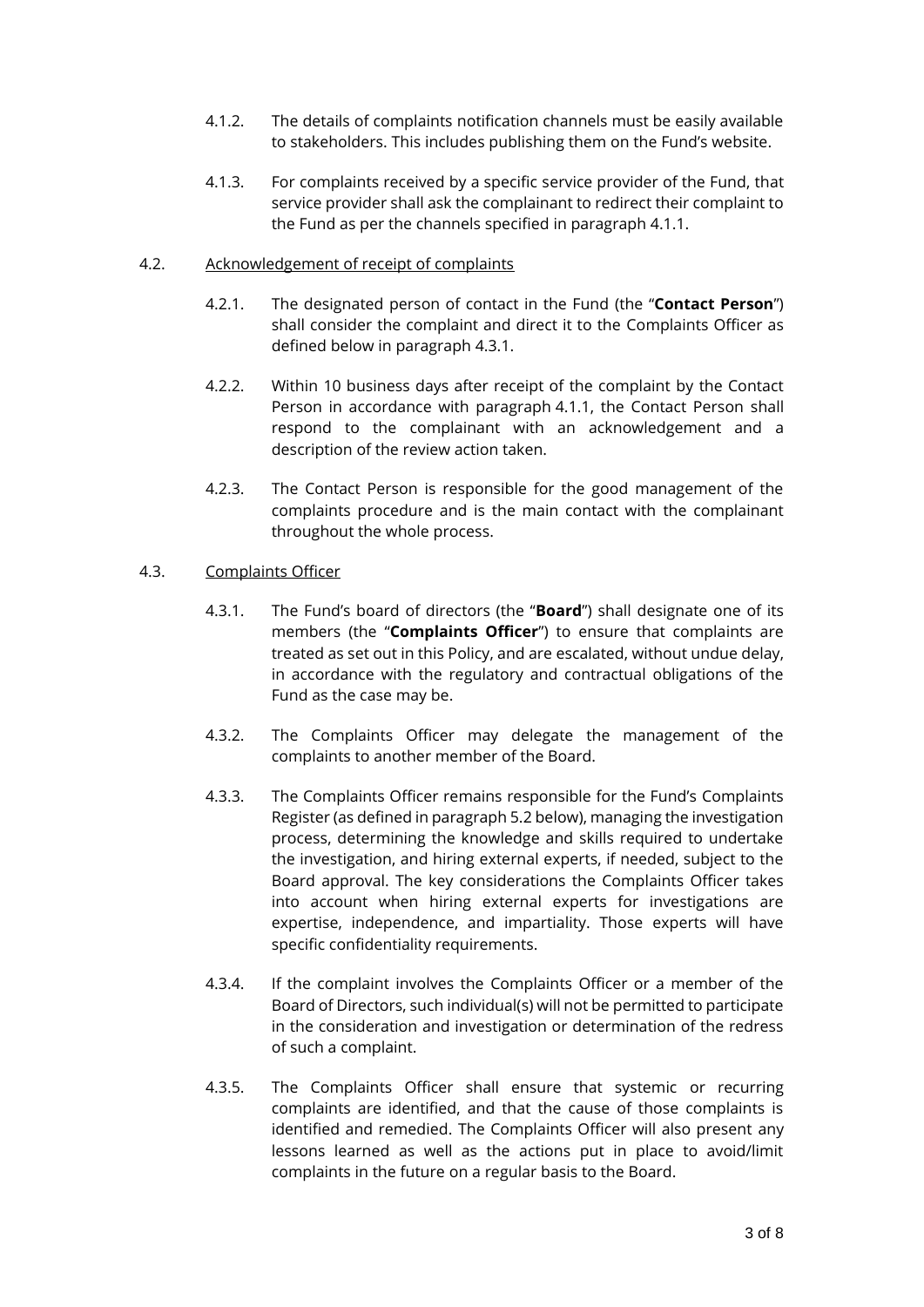### 4.4. Investigation of the complaint(s)

- 4.4.1. The Complaints Officer shall (or delegate to an appropriate party to) investigate the complaint.
- 4.4.2. The investigation will analyse the reasons behind each complaint through a fair and independent view on the complaint raised by the complainant aiming to reach an objective assessment of the issue with an account of all the known facts and an assessment of how the matter should be followed up, including whether criminal prosecution or other sanctions are considered appropriate.
- 4.4.3. If the Board determines it to be necessary, the Fund shall initiate prosecution and/or apply other sanctions against persons or entities suspected of financial irregularities.

### 4.5. Answer to the complaint

- 4.5.1. The Contact Person shall respond to the complainant in writing no later than two months from the receipt of the complaint in accordance with paragraph [4.1.1.](#page-1-0)
- 4.5.2. The answer shall contain any required information or opinion determined by the Complaints Officer to be useful in addressing the complaint. The content of the answer shall be in accordance with the Articles of Association of the Fund and the general principle of information transparency.
- <span id="page-3-0"></span>4.5.3. If the complainant does not receive an answer or receives an unsatisfactory answer from the Contact Person, the complainant is entitled to request an answer, or a more detailed answer, from the Complaints Officer by submitting that request in the same manner set out in paragraph [4.1.1.](#page-1-0)
- 4.5.4. The Complaints Officer will respond to the request set out in paragraph [4.5.3](#page-3-0) within one month from the receipt thereof. If the complainant does not receive an answer or receives an unsatisfactory answer from the Complaints Officer, the complainant may refer the request directly for the attention of the Board, in the same manner set out in paragraph [4.1.1.](#page-1-0) In this case, the Contact Person will be responsible for ensuring that the complaint is received by the Board.
- 4.5.5. Complainants who have disclosed their identities when lodging their complaints have given their express consent:
	- to receive notifications regarding the status of investigations;
	- to be contacted by the Contact Person, the Complaints Officer and/or any members of the Board, in case further information is required; and
	- to receive an answer to the complaint.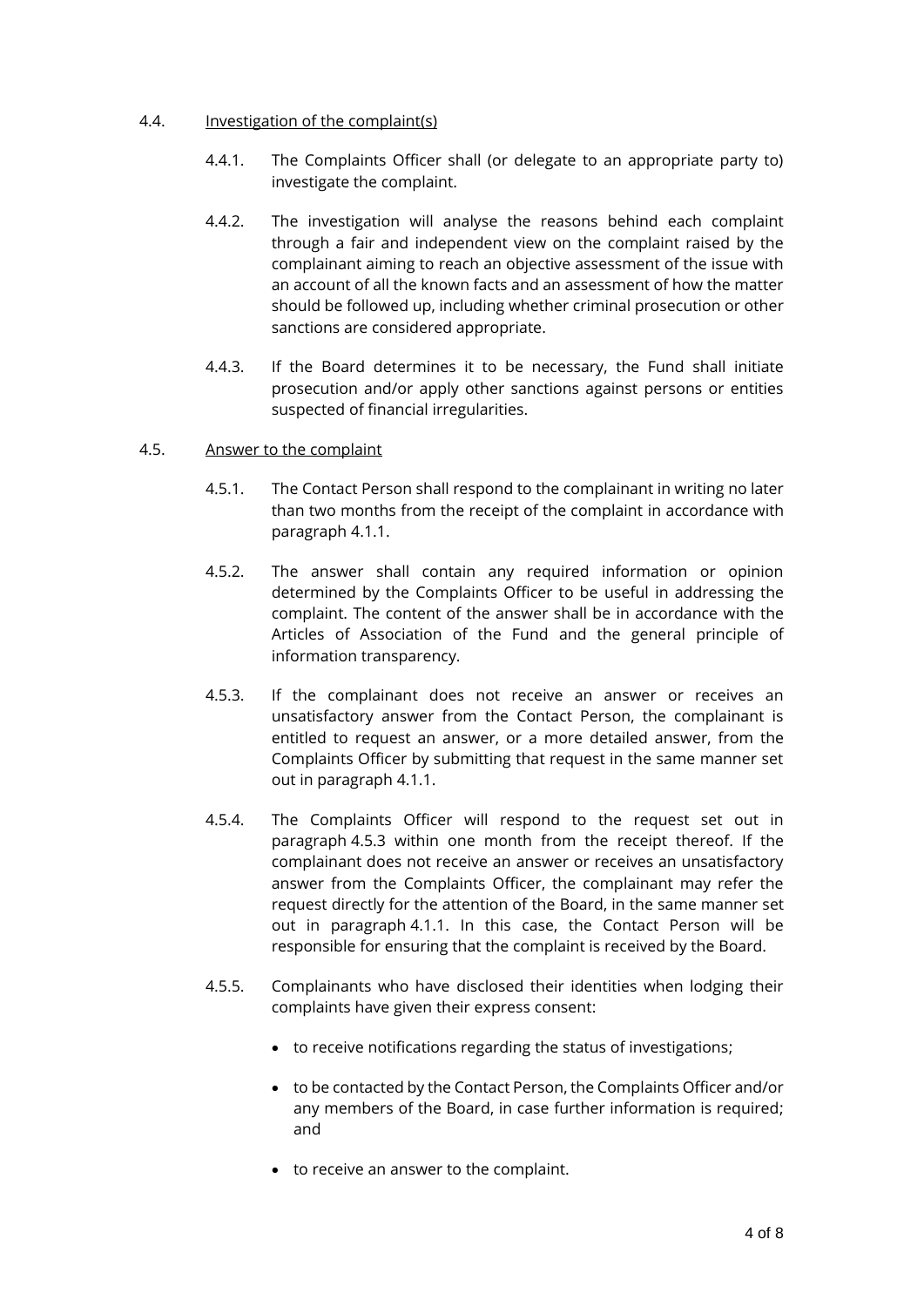### **5. REPORTING AND RECORD KEEPING**

- 5.1. The Complaints Officer shall report any complaint received to the Board at the next Board meeting.
- <span id="page-4-0"></span>5.2. All records of complaints shall be maintained by the Complaints Officer in the Fund's complaints register (the "**Complaints Register**"), anonymised to the extent necessary, and will be kept for a minimum period of 5 years. Any information received and related reports shall be kept confidential to the extent possible. Confidentiality interests will be balanced with the need to conduct an adequate investigation. Sharing of the Complaints Register and/or information in relation to complaints with persons not involved in the investigation or management of the complaints' procedure is forbidden.
- 5.3. The Complaints Officer is responsible for maintaining the Complaints Register and the complaints reports of the Fund, which are to be prepared using the template attached as (each, a "**Complaints Report**"). The purpose of the Complaints Register and Complaints Report (please refer to the report template set out in Schedule 1) is to keep a record of all useful information in order to achieve good tracking of complaints.
- 5.4. At the first meeting of the Board each calendar year, the Complaints Officer shall present a Complaints Report to the Board of Directors with an analysis of the complaints activity of the previous year. The Complaints Officer shall present to the Board the details (or any updates) on any complaints received since the previous Board meeting. A nil Complaints Report shall be presented if no complaints have been received by the Fund during the previous year.

#### **6. WHISTLE BLOWING**

The provisions relating to whistle-blowing by stakeholders, including civil society organizations, are set out in the Fund's Code of Conduct. In choosing whether to report under the whistle-blower provisions or this Policy, the following should be considered:

- 6.1. The whistle-blower provisions are generally for the benefit of any concerned party who may or may not be directly affected by the issue that they are raising.
- 6.2. Whistleblower reports are generally anonymous by default, unless the whistleblower volunteers the disclosure of their identity. Anonymity of whistleblowers also signifies that the whistle-blowers will not receive any notice of acknowledgement by the Fund or any other follow-up investigation queries or reports related to the issue.
- 6.3. This Policy is generally for the benefit of persons who, themselves, have been treated incorrectly or who have otherwise been treated in a sub-standard way.
- 6.4. Complainants under this Policy may choose to remain anonymous when reporting under this Policy, or to request the deletion of their personal data at any time. Please note that if the complainant chooses to remain or to become anonymous, such complainant will not, or will no longer be able to receive any notice of acknowledgement by the Fund or any other follow-up investigation queries or reports related to the issue in question.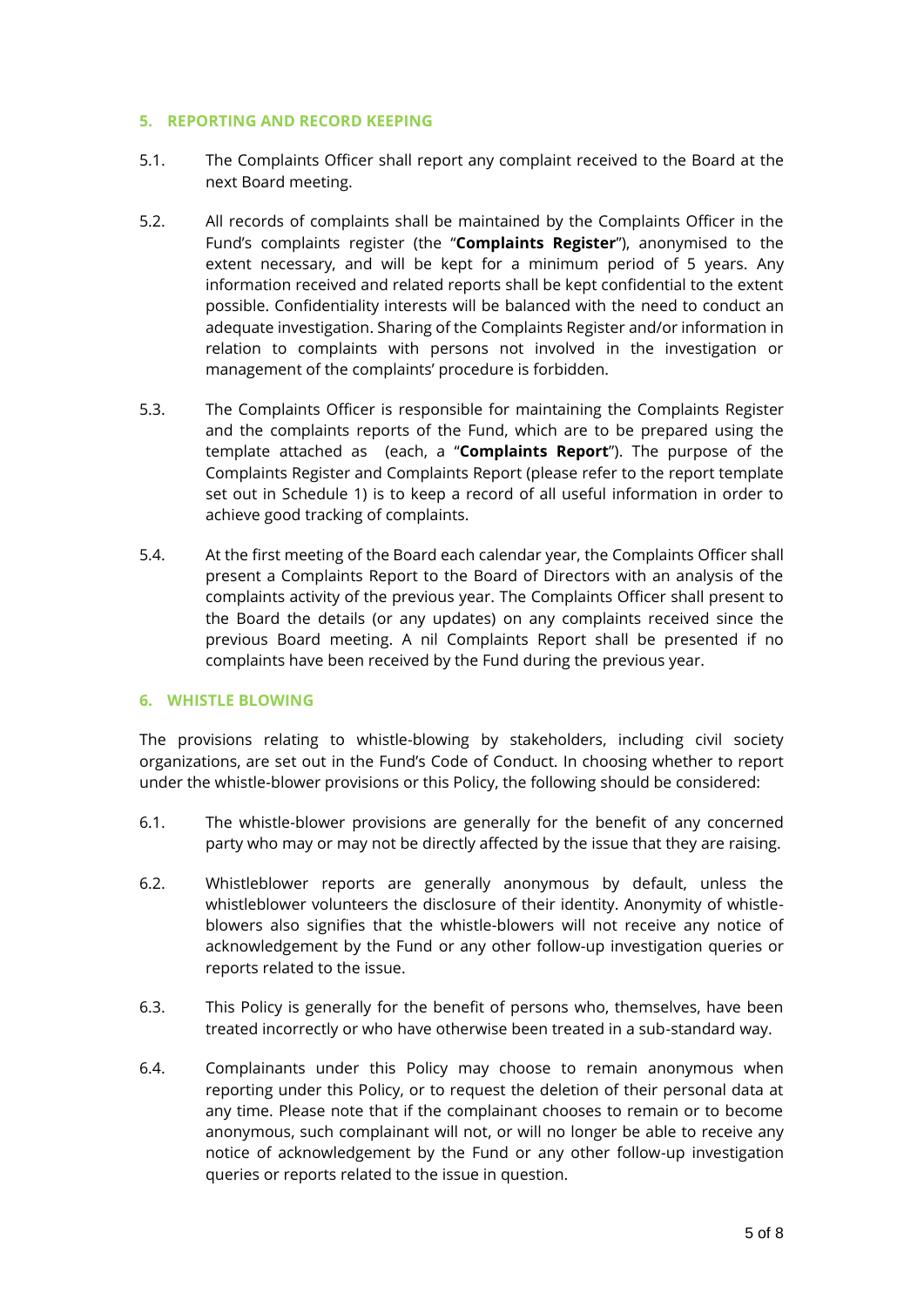#### **7. GRIEVANCE MANAGEMENT AND REMEDIATION BY THE FUND'S BORROWERS**

- 7.1. Notwithstanding the provisions set out in this Policy, the Fund also requires its borrowers (each, a "**Borrower**") to design and implement effective grievance mechanisms and remediation processes to safeguard vulnerable groups and to receive, and facilitate the resolution of, the concerns and grievances of the stakeholders of the Borrower, which could also be stakeholders of the Fund.
- 7.2. The grievance mechanism, process or procedure of each Borrower should address concerns promptly and effectively, using an understandable and transparent process that is culturally appropriate and readily accessible to all segments of the affected communities, at no cost and without retribution.
- 7.3. The mechanism should not impede access to other judicial or administrative remedies that might be available under law or through existing arbitration procedures, nor should it substitute for grievance mechanisms provided through collective agreements.
- 7.4. Grievances should be acknowledged and recorded by the relevant Borrower regardless of whether they were received in writing or verbally. The complainant should receive an acknowledgement of the receipt of the complaint within a prescribed and reasonable timeframe, preferably in writing. Lodging a grievance should not incur any cost to the complainant.
- 7.5. Generally, the Borrower should allow for flexibility and make sure that grievances are not dismissed on grounds of an administrative formality and/or procedure.
- 7.6. Each Borrower should keep a simple database as a useful register to manage and monitor grievances. Good practice is to log all grievances, including recurrent ones and grievances that will eventually be dismissed as unreasonable.
- 7.7. Regardless of the actual establishment of such a database, typically Borrower documentation on grievances should keep track of:
	- 7.7.1. the name and contact details of the complainant, if appropriate;
	- 7.7.2. the date and nature of the grievance;
	- 7.7.3. the name of the technical staff or entity charged with addressing the complaint, if appropriate;
	- 7.7.4. any follow up actions taken;
	- 7.7.5. the proposed resolution of the grievance;
	- 7.7.6. how and when relevant project decisions were communicated to the complainant;
	- 7.7.7. whether longer-term management actions have been taken to avoid the recurrence of similar grievances in the future, if applicable
- <span id="page-5-0"></span>7.8. The following indicative timeframe can be used as a guideline for most projects, both for workers' and communities' grievances: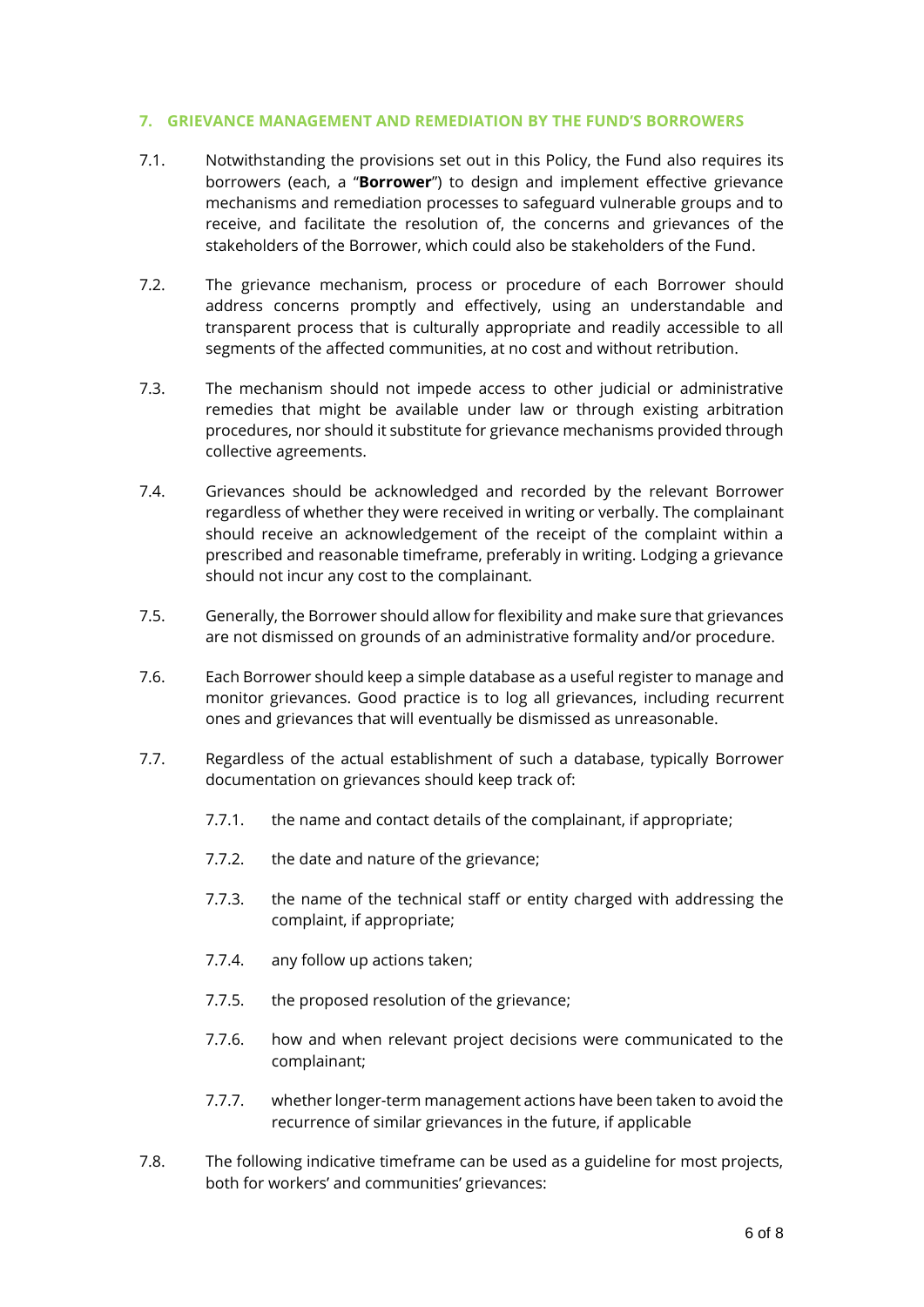- 7.8.1. written acknowledgement of receipt of the grievance within 7 days of receipt; and
- 7.8.2. proposed resolution within 30 days of receipt.
- 7.9. The Borrowers will inform the Fund of any stakeholders' concerns related to a specific project/Borrower in a timely manner.
- 7.10. If the complainant does not receive an answer, or receives an unsatisfactory answer from a Borrower within the period set out in paragraph [7.8,](#page-5-0) the complainant is entitled to direct the grievance to the Complaints Officer in the same manner set out in paragraph [4.1.1,](#page-1-0) and the procedure set out in paragraph [4](#page-1-1) will apply.